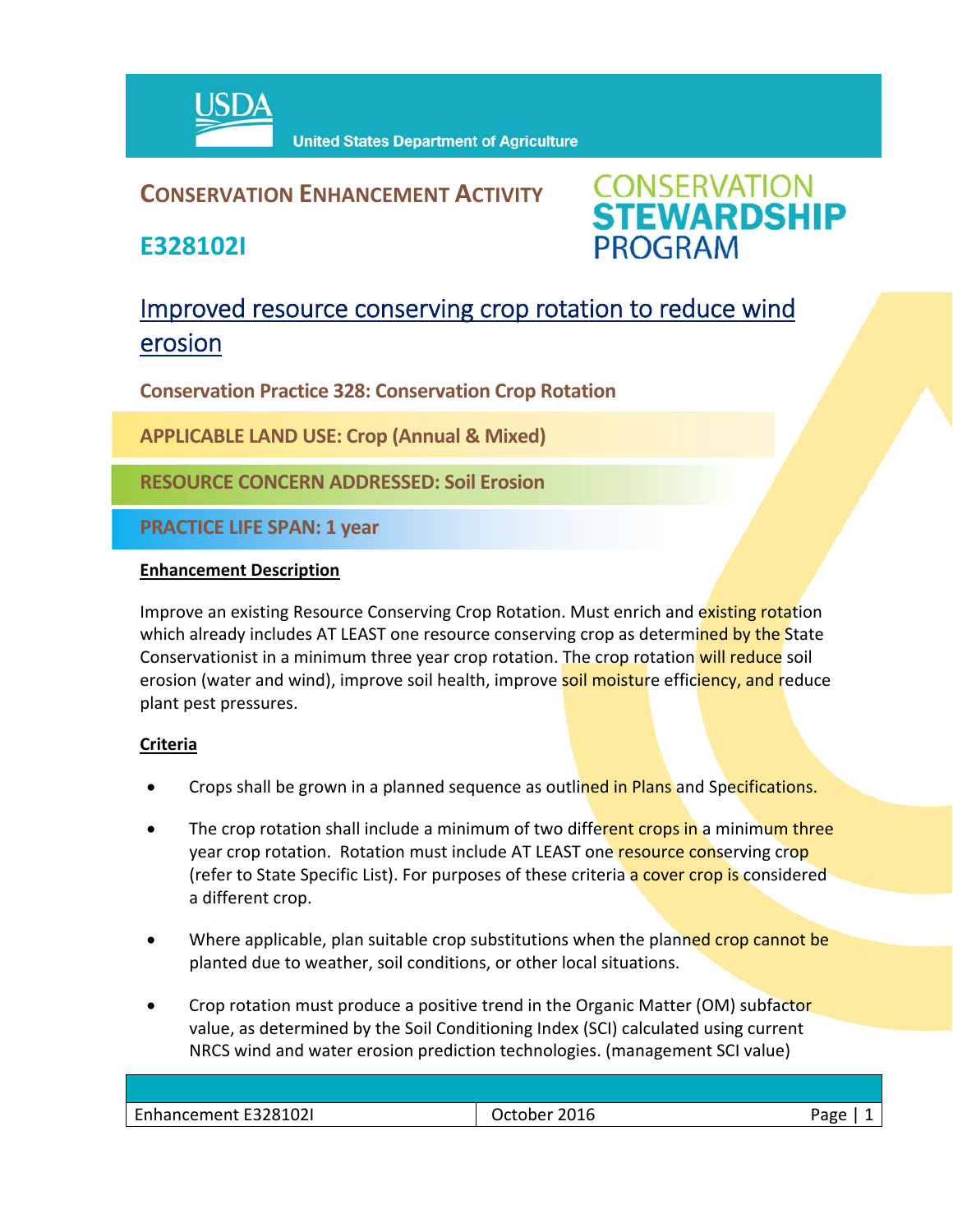

 Select crops, varieties of crops, and the sequences of crops based on local climate patterns, soil conditions, irrigation water availability, and an approved water balance procedure.



- Design the crop sequence to provide sufficient diversity in plant family and species as well as timing and type of field operations to suppress the pest(s) of concern, which may include weeds, insects, and pathogens. Use land grant university or industry standards to determine a suitable crop sequence.
- The improved resource conserving crop rotation shall include at least one of the following (refer to State Specific List of Resource Conserving Crops):
	- o Additional growing year for perennial resource conserving crop
	- o Perennial resource conserving crop (grass or grass/legume) substituted for a row crop
	- o If current perennial resource conserving crop is a legume, change to a perennial grass or grass/legume crop

#### **Documentation Requirements**

Complete the Following Table to document the Existing Resource Conserving Crop Rotation

| Field<br>(s) | Acres | Crops to be grown | Length<br>each crop<br>grown in the<br>rotation | Crop Sequence | Total<br>Length of<br>Rotation<br>(years) |  |
|--------------|-------|-------------------|-------------------------------------------------|---------------|-------------------------------------------|--|
|              |       |                   |                                                 |               |                                           |  |
|              |       |                   |                                                 |               |                                           |  |
|              |       |                   |                                                 |               |                                           |  |
|              |       |                   |                                                 |               |                                           |  |

| Enhancement E328102I | 2016<br>Jctober | חסבי |
|----------------------|-----------------|------|